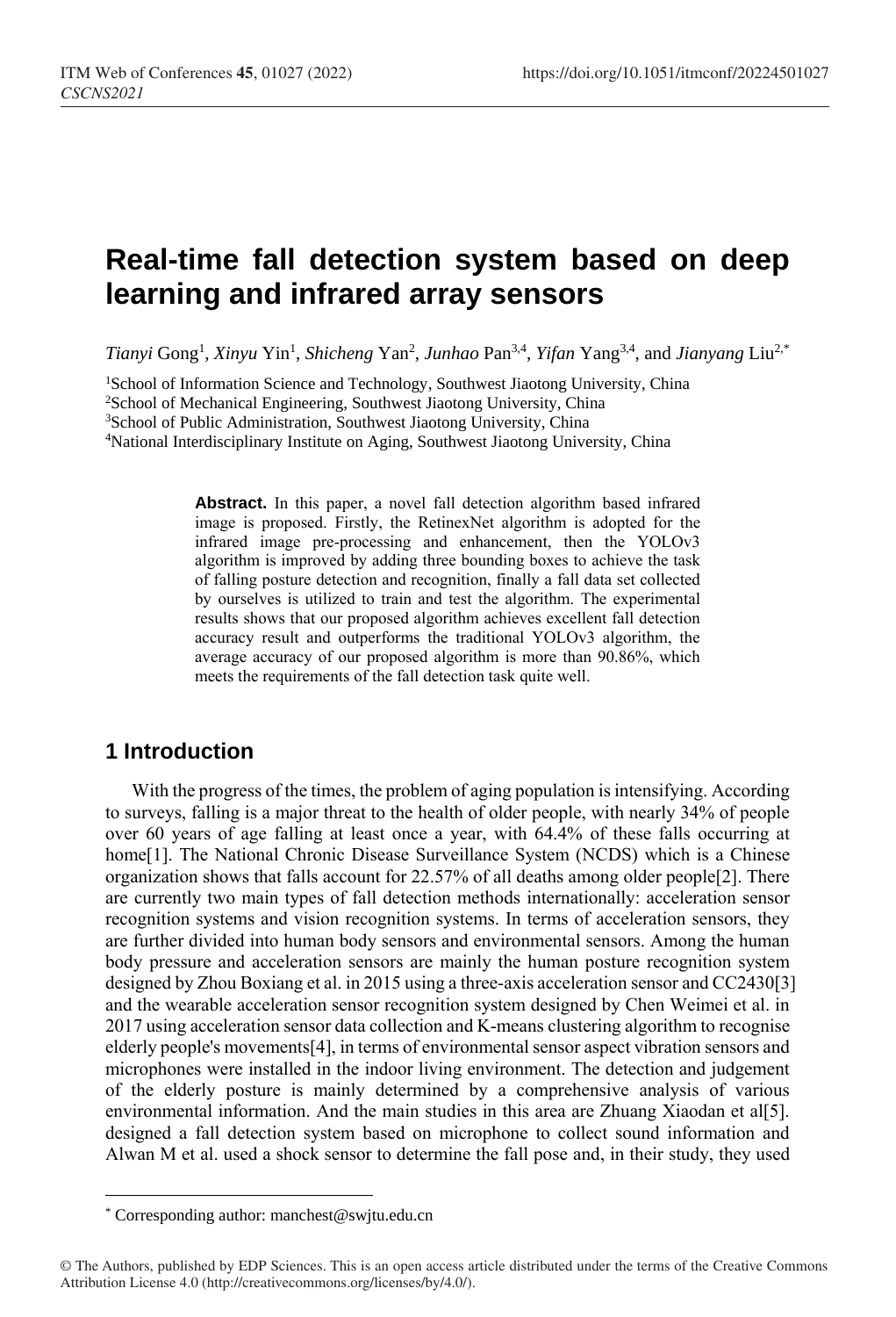floor-mounted vibration sensors to determine whether an elderly person had fallen[6]. In visual fall posture detection started relatively late, in 2007 Rougier Caroline et al. determined whether an elderly person had fallen by extracting the contour points of the human body[7]. in 2009 Foroughi Homa et al. proposed to circle the human body with an ellipse, which is considered to describe the contour of the human body[8]. This would allow the elderly person to determine if they have fallen based on the ratio of the long axis to the short axis of the detected ellipse. However, these solutions often face problems such as high cost, lack of protection of personal privacy and the fact that they are not easily portable in life using wearable devices.

## **2 Proposed method**

We propose a method to detect falls in the elderly by using infrared matrix sensor and computer vision. This method not only protects the privacy of users, but also reduces the cost of equipment. However, due to the low pixel count of the matrix sensor, the acquired images are characterised by poor clarity, more noise and contain less information. We use the following solutions: (1) The acquired images are enhanced using the RetinexNet algorithmic network, so that the acquired images contain more information and less noise. (2) Training with the improved YOLOv3 algorithm improves the detection of micro targets and blurred objects in the YOLOv3 network, increasing the accuracy of the model. This way the infrared matrix module can reduce costs while protecting personal privacy and obtain a high accuracy rate, addressing the shortcomings of the previous recognition schemes.



**Fig. 1.** Introduction to our solution.

## **3 Image pre-processing**

#### **3.1 Feature extraction method**

The Retinex theory was developed by Land et al. in 1971 as a simulation of the human eye's ability to perceive colour and luminance. The Retinex theory estimates the intensity of the incident light from the image and reduces the effect of the incident light on the reflected light to enhance the image. According to the Retinex theory[9] the image consists of two parts, denoted as the incident light and the reflected object, which can be expressed by the following equation The image is expressed as:

$$
S(x, y) = R(x, y) \times I(x, y)
$$
\n<sup>(1)</sup>

In this formula,  $(x, y)$  is the coordinates of the image pixels,  $S(x, y)$  is the original image i.e. the processed image,  $R(x, y)$  is the reflectance image i.e. after greyscale processing image,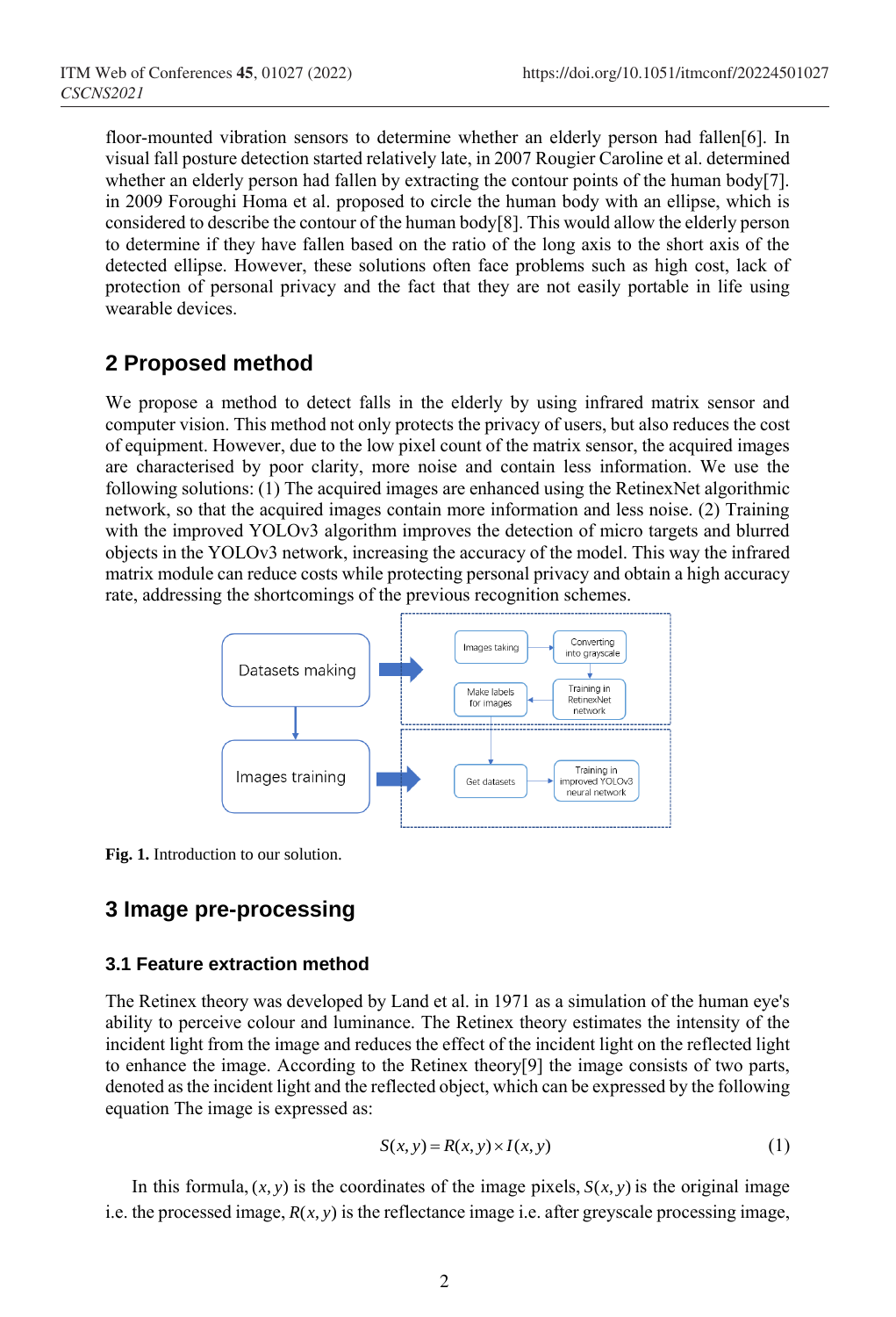and  $I(x, y)$  is the incident light image i.e. the original image which is captured by the IR matrix module.

#### **3.2 RetinexNet network structure**

In this paper, we use RetinexNet algorithm to enhance low contrast images and low light images. The RetinexNet algorithm consists of a three-step artificial neural network: decomposition, enhancement and reconstruction. In the decomposition step, the DecomNet network takes advantage of the fact that the grayscale image and the original infrared image have the same reflectance to decompose the grayscale image to estimate the incident light image. In the adjustment step, the incident light image is enhanced with the EnhanceNet network, which uses a holistic framework of encoding-decoding to maintain consistent global contrast and background information in a multi-scale cascade, while focusing on local colour distribution information. In addition, there is often a large amount of noise in low-light environments, so reflected images need to be denoised. Finally, incident light and reflectance images are reconstructed by element-by-element point multiplication. We apply RetinexNet to infrared image enhancement. The IR image captured by the IR matrix module is processed as a greyscale image, then the greyscale image is used as the lowest light image and the IR image is fed into the RetinexNet network as a high light image for training, resulting in a contrast-enhanced, noise-reduced IR image.



**Fig. 2.** Structure of our RetinexNet algorithm**.**

## **4 Improved YOLOv3 algorithm**

#### **4.1 Features of YOLOv3 scale**

The YOLO (You only look once) family of algorithms is one of the faster methods of current target detection algorithms[10]. YOLO algorithms sacrifice some of its accuracy but greatly compensates for the lack of real-time performance of existing algorithms and can efficiently perform real-world commercial items in the field of industrial target detection. YOLOv3 uses a Darknet-53 network structure containing 53 convolutional layers and there is also a link between the convolution network and the residual network, and YOLOv3 uses three different scales of feature maps for target detection[11]. However, due to problems with the network structure itself and the size segmentation of the Bounding Box, the YOLOv3 algorithm has some shortcomings when detecting targets with complex backgrounds, distant objects to be measured and not high enough pixels. So, the detection of micro and fuzzy targets still has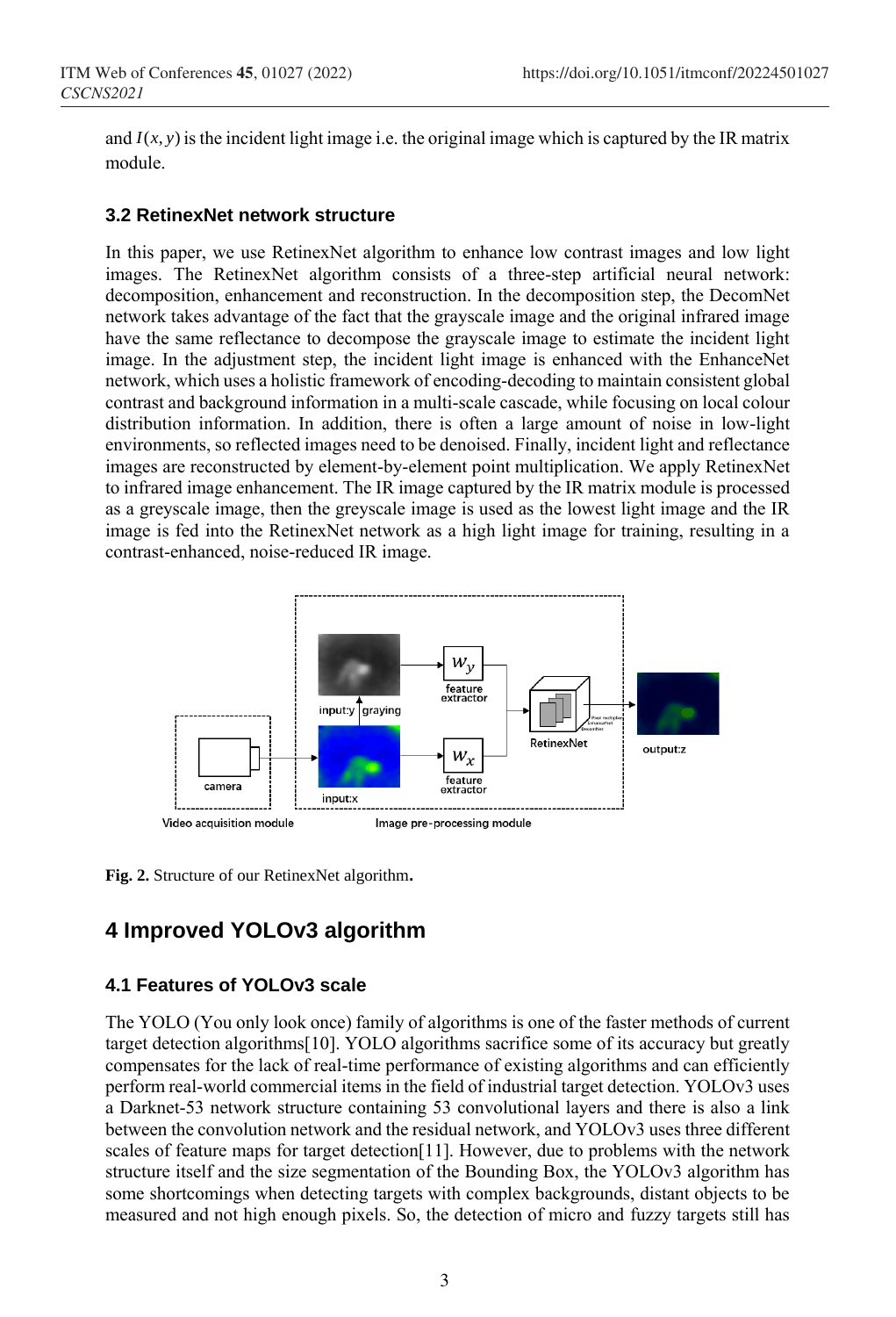shortcomings. In this paper, the algorithm is improved by adding  $8\times8$ ,  $4\times4$  and  $2\times2$ convolutional scales to the original feature scales, and the activation function of the neural network units is modified to improve the adaptability of the model, while some of the network layer parameters are reduced to avoid the problem of excessive training volume and long training time, where the increased convolutional scales are shown in Figure 3.



**Fig. 3.** The characteristic scale map added.

#### **4.2 Multiscale feature fusion with YOLOv3**

The YOLOv3 algorithm initially has 3 scales of feature maps. The first scale  $(13\times13)$  is obtained by performing several convolution operations at layer 79, with a high down sampling multiplier and a relatively large perceptual field, suitable for detecting objects of large size in images. The second scale  $(26\times26)$  feature map is obtained by up-sampling the above results and concatting them with the results of the 61st layer, and then by several convolution operations. It has a medium-scale field of perception and is suitable for detecting medium-scale objects. The third scale  $(52\times52)$  is obtained by up sampling the results of layer 91, concatting them with the results of layer 36, and performing several convolution operations [12].



**Fig. 4.** The structure of our YOLOv3 algorithm.

In this paper, after adding  $8\times8$ ,  $4\times4$  and  $2\times2$  scales for super-feature fusion, 512 3 $\times3$ convolutional layers are added to the corresponding data elements based on the layered features, so that the dimensionality of the layered feature channels remains consistent. In order to solve the interference caused by the different distribution of each layer in the training process and accelerate the training of the dataset, we add a Batch Normalization (BN) layer, and process the data elements through conv, BN, deconv, and pool layers in multiple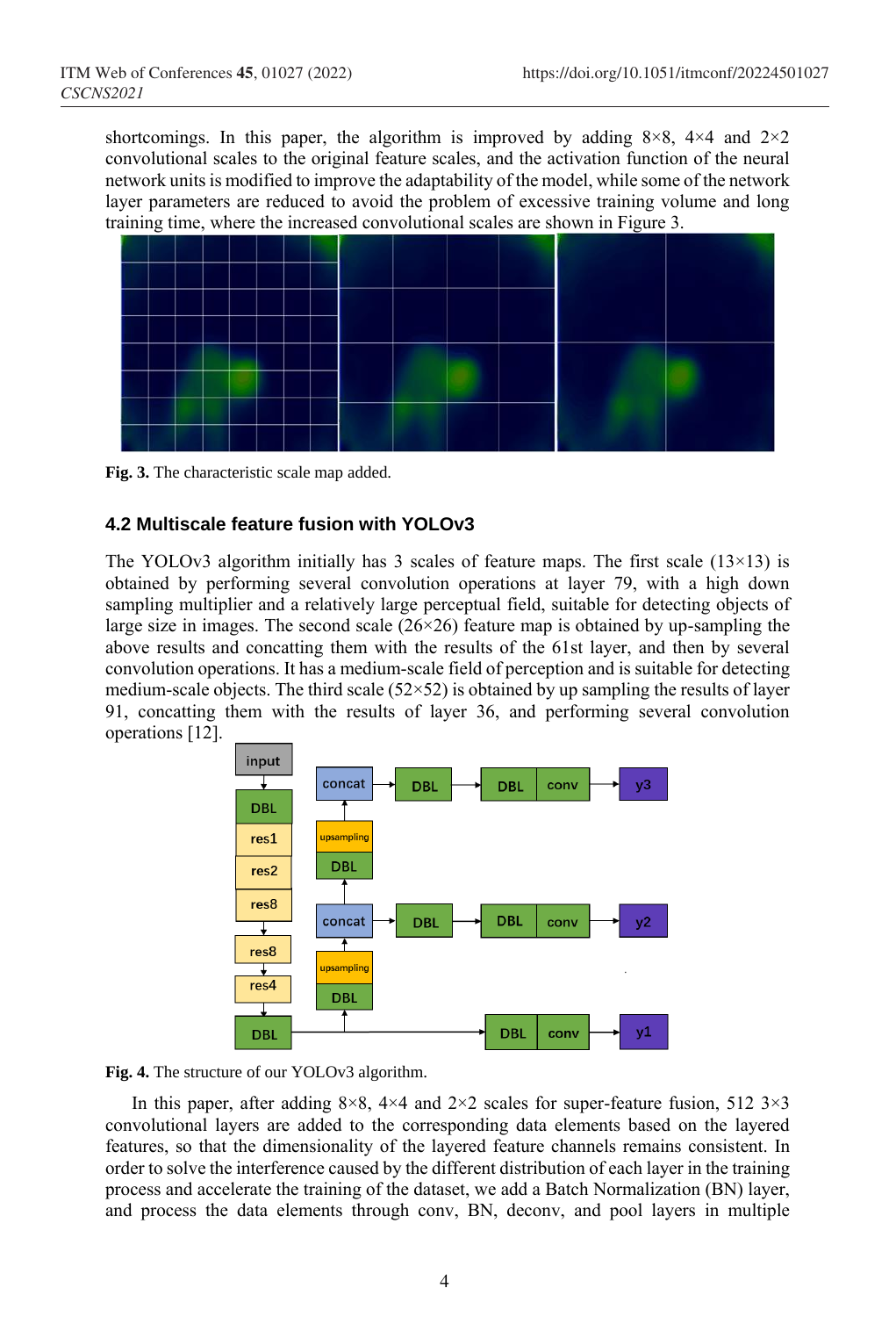dimensions, and finally superimpose them to generate the super-feature fusion. We also improve the activation function of YOLOv3 to improve the generalization ability of the new model and reduce the probability of overfitting.



**Fig. 5.** Hyper feature fusion flow chart.

## **5 Experiments and results**

All experimental tests were performed on a laptop and its parameters are as follows: GPU is Nvidia RTX2060, CPU is Inter CORE i7 9750H and memory is Hynix 16GB. The infrared camera module uses the MLX90640 32x24 IR array module using USB for serial communication.

#### **5.1 Data set**

The data set used in this paper is a self-made data set. We selected two experimenters to simulate the daily life actions of the elderly, mainly including walking, standing and falling, and used the infrared matrix sensor to connect with the computer through serial port to collect the human posture. In this paper, some duplicate and similar infrared images are deleted to form a data set with 3000 images. We selected non-falling actions such as standing and walking in the data set as a negative example and falling actions as a positive example. As shown in Figure 6, the data set includes falling images and non-falling images, including 1500 falling images and 1500 non-falling images.



**Fig. 6.** Sample images of Data set.

#### **5.2 Image processing result**

In this paper, we use the IR matrix module to create our own IR dataset, greyscale the dataset, feed the greyscale image and the original IR image into the RetinexNet network for image enhancement, and the enhanced image is shown in Figure 7. The images in the acquisition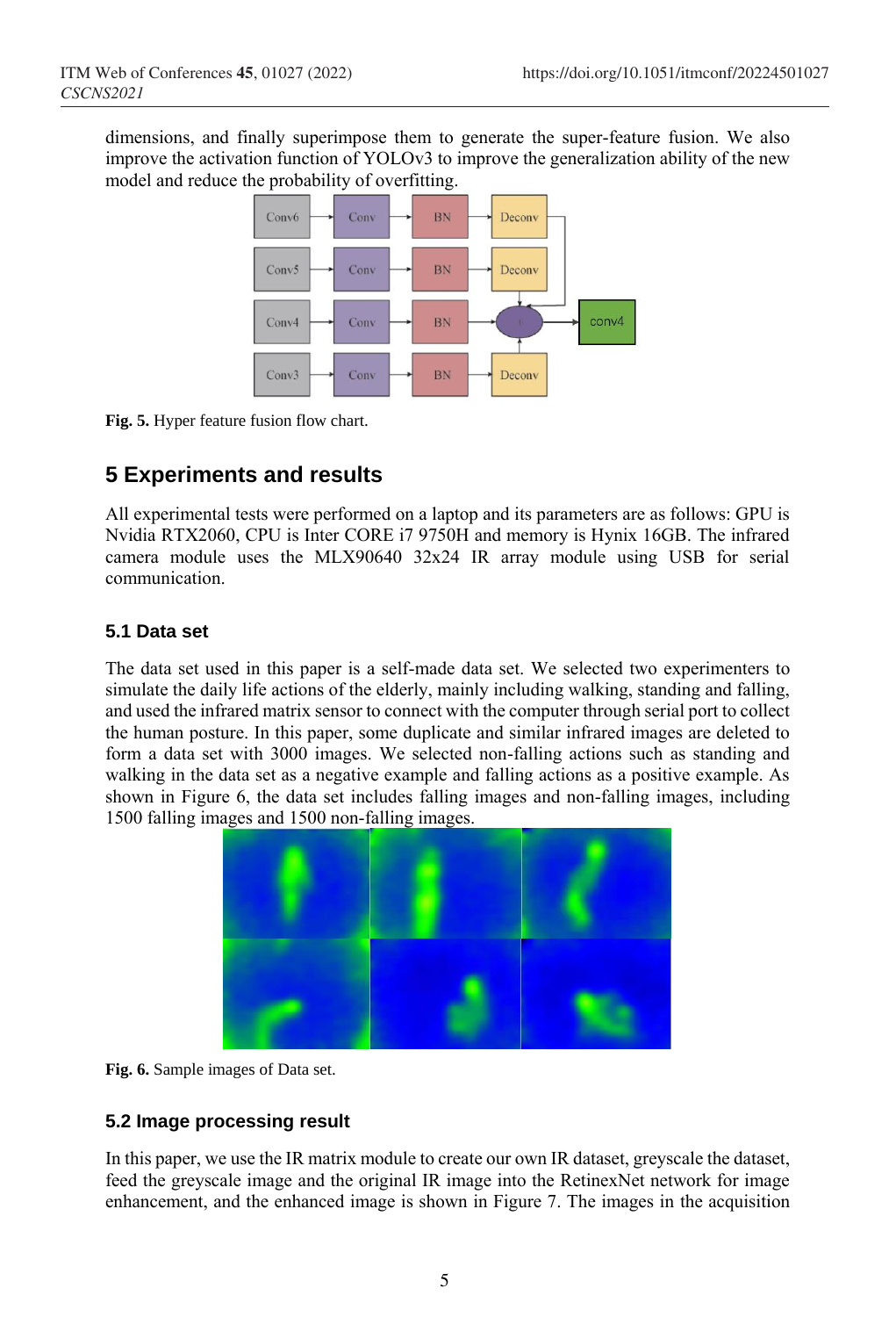dataset shown here all contain significant lighting variations and blurring issues. After processing with the RetinexNet network, the illumination variation of the images diminishes, which reduces the training error due to the image illumination problem and improves the adaptability of the algorithm.



**Fig. 7.** Display graph of image enhancement effects.

#### **5.3 Image recognition result**

The self-made datasets shown in Figure 7 contains infrared images of people in various poses in various scenes with a sample size of 3000. The pose of the target in the images is labelled with labelImg software, where the label information is "walk, fall". The dataset processed by the RetinexNet network was then fed into a modified YOLOv3 algorithm model, of which 80% was used as training data, 15% as validation data and 5% as test data. The adaptability and accuracy of the algorithm are improved by using image enhancement network and additional Bounding Box. The final detection results obtained from the best weighted files are shown in Figure 8.



Fig. 8. Display diagram of detection effect.

#### **5.4 Evaluation Criteria**

In the training evaluation index, we use the loss function and mAP (mean average precision) indicator. The mAP indicator is the average value of all target category AP (average precision), and the AP of each target category are different recall values. Next, select the maximum precision when it is greater than or equal to these recall values, take recall value as the independent variable, the maximum precision under this recall as the dependent variable, draw the curve, and the area under the curve as the AP of this target, as shown in Figure 9. TP is the sample that correctly detects the state of the person, FP is the number of incorrectly detected human states, FN is the number of elderly targets not detected.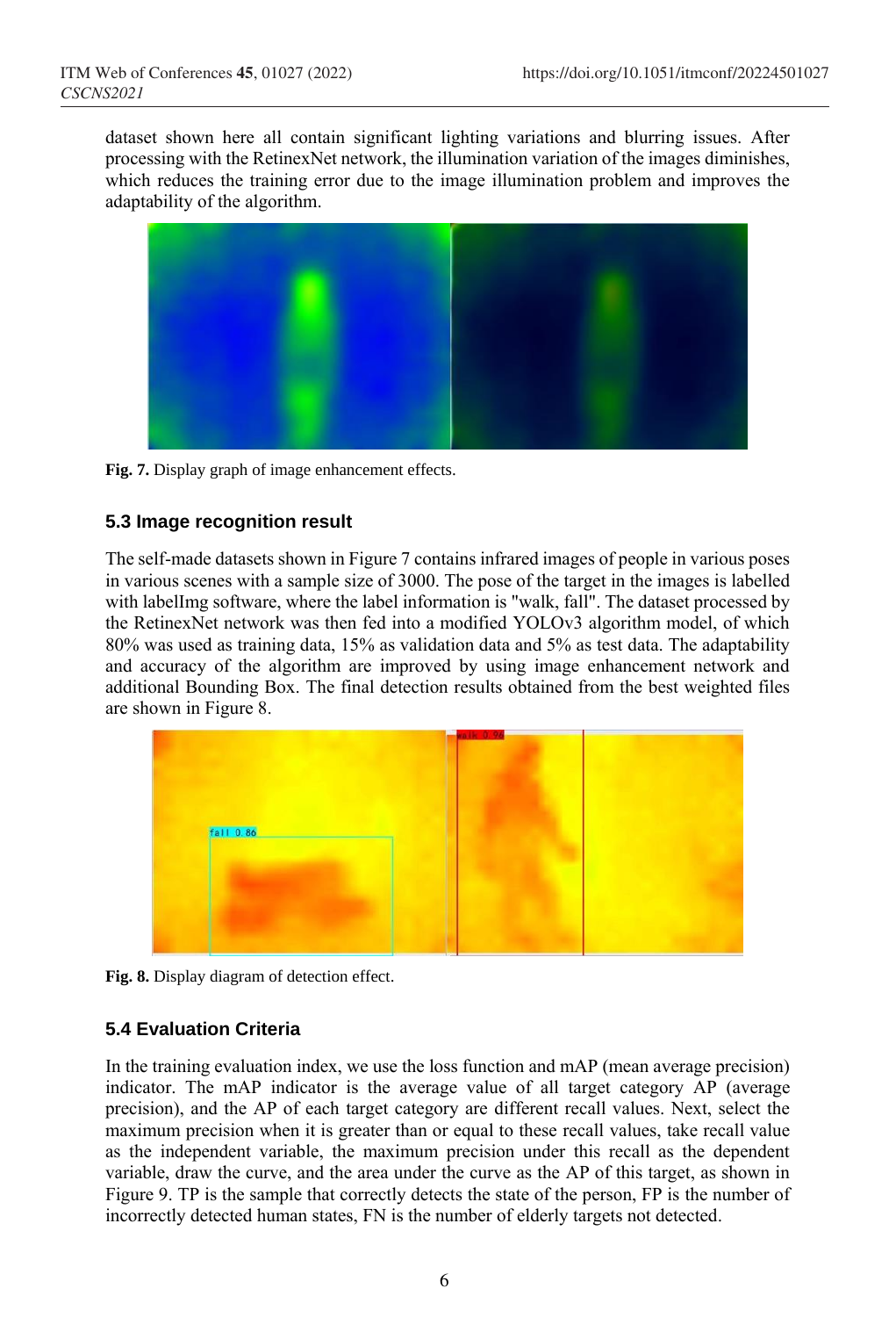$$
Recall = \frac{TP}{TP + FN}
$$
 (2)

$$
Precision = \frac{TP}{TP + FP}
$$
 (3)





And the loss curve and mAP graphics is shown in the figure 10.



**Fig. 10.** Loss curve and mAP graph of YOLOv3 training results.

As can be seen from the figure, the training model for this experiment is better, and the trend of the decreasing curve changes from rapid to smooth, while also maintaining a high average accuracy rate.

#### **6 Conclusion**

This paper proposes an improved algorithm based on YOLOV3 to better detect the fall posture of elderly people and adds pre-processing of the images using RetinexNet to reduce the image loss problem that exists when the infrared matrix module acquires photographs. Furthermore, this paper compares the algorithm with the classical YOLOV3 algorithm. Combining the data in Table 1, it is easy to find that the YOLOV3 algorithm is slightly lacking in accuracy in recognition due to blurred boundaries and loss of picture information. This algorithm uses RetinexNet for image pre-processing and then uses the improved YOLOv3 algorithm for recognition. The algorithm of this paper can process the data better and detect the target more accurately after a comprehensive comparison; from the final data